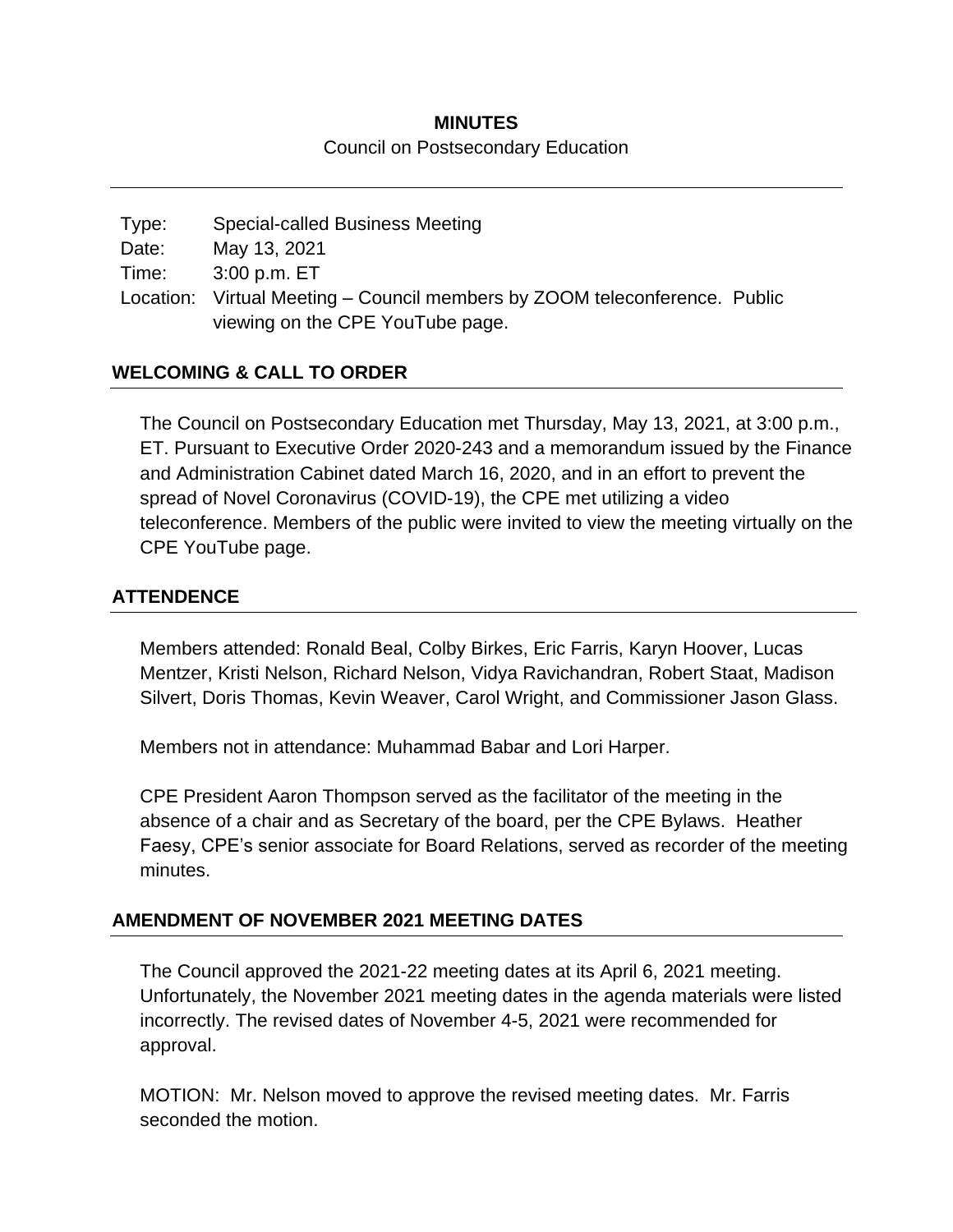VOTE: The motion passed.

# **FINANCE COMMITTEE – REPORT AND ACTION ITEM**

Mr. Eric Farris presented the Finance Committee's recommendation of the following motion in regards to tuition and mandatory fees for the 2021-22 and 2022-23 academic years:

Resident undergraduate tuition and mandatory fee ceilings for academic years 2021-22 and 2022-23 that equate to:

- A maximum base rate increase of no more than 3.0 percent over two years, and a maximum increase of no more than 2.0 percent in any one year, for public research and comprehensive universities.
- A maximum base rate increase of no more than  $$5.00$  per credit hour over two years, and a maximum increase of no more than  $$3.\overline{^{00}}$  per credit hour in any one year, for students attending KCTCS institutions.

Public institutions shall be allowed to submit for Council review and approval:

- Nonresident undergraduate tuition and fee rates that comply with the Council's *Tuition and Mandatory Fees Policy*, or otherwise adhere to provisions of an existing Memorandum of Understanding between the Council and an institution.
- Market competitive tuition and fee rates for graduate and online courses.

Mr. Colby Birkes provided comments on why he voted in favor of the motion, reasons of which included the low proposed ceiling and limited budgetary options by the campuses due to the general assembly's inability to increase general funding.

MOTION: The Finance Committee's recommendation serves as the motion for approval. Ms. Nelson seconded the motion.

Council members engaged in a discussion regarding perception that higher education is unaffordability, average student loan levels, continuously increasing fixed costs at the campuses, institutions' need to look at long terms ways to reduce fixed costs, and CPE's role in maintaining affordability for all students.

VOTE: In a roll call vote, the Council voted 10-3 and approved the motion. The nay votes were from Mr. Beal, Mr. Nelson, and Ms. Wright.